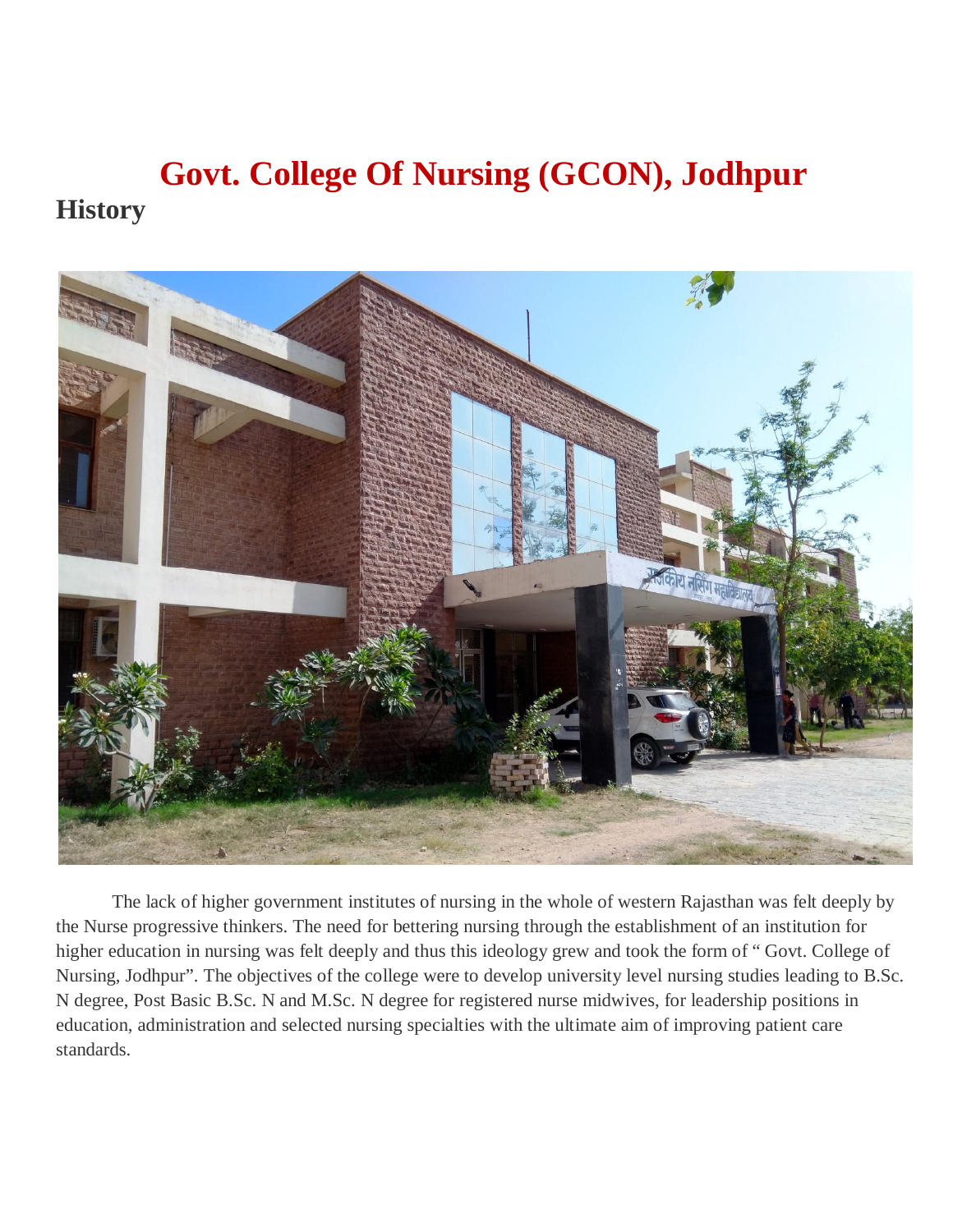With the indomitable support and the presence of our honourable Chief Minister Shri Ashok Gehlot, the foundation stone of " Govt. College of Nursing, Jodhpur" was laid on 09 September 2012 at Mathura Das Mathur Hospital Campus, Jodhpur.

After Indian Nursing Council (INC), New Delhi and Rajasthan University of Health Sciences (RUHS), Jaipur, inspected and approved the college, the first batch of B. Sc. Nursing (4 year course) was inducted in the year 2012. Progression is the hallmark of growth which was manifested by the recognition of this college by the INC and the RUHS for M.Sc. Nursing course (2 year) and Post Basic B.Sc. Nursing (Post GNM Diploma, 2 year course) and they were started in the year 2013 and 2014 respectively.

Thus this college is recognized by INC, New Delhi, affiliated to RUHS, Jaipur, Raj., and comes under The Directorate, Medical Education, Govt. of Rajasthan, Jaipur.

The construction of this college building and hostel for both boys and girls was funded by the state government and by centrally sponsored scheme for the up gradation of nursing schools to college. The building was almost completed and the college which was earlier run in the make shift building in Umaid Hospital campus, Jodhpur was transferred to this building in the year 2016.

Currently,  $10^{th}$  batch of B.Sc. Nursing,  $8^{th}$  batch of M.Sc. Nursing and  $7^{th}$  batch of P.B.B.Sc. Nursing students are pursuing their respective degrees.

Along with these degrees, this college is also the study center of IGNOU, New Delhi, for various certificate courses like Community Health, First Aid and Diploma in Nursing Administration and Critical Care Nursing.

Following is the course wise seat details which is filled by the unified entrance test conducted by the Rajasthan University of Health Sciences, Jaipur –

| <b>Name of Course</b>       | <b>No. of Seats</b> |            |          |              |                |
|-----------------------------|---------------------|------------|----------|--------------|----------------|
| B. Sc. Nursing (4 Years)    | 100                 |            |          |              |                |
| P.B.B.Sc. Nursing (2 Years) | 20                  |            |          |              |                |
|                             | 25                  |            |          |              |                |
|                             | Med. Surgical       |            |          | Child Health | Psychiatric    |
| M.Sc. Nursing (2 Years)     | Nsg.                | <b>CHN</b> | OBG Nsg. | Nsg.         | <b>Nursing</b> |
|                             | 07                  | 04         | 05       | 04           | 05             |

This college is under the awning of Dr. S.N. Medical College, Jodhpur, it has a large clinical area where its students get wide spread exposure in all the required fields, be it medical surgical nursing with super specialty areas like Cardiology, Cardio – thoracic and vascular, Neurology, Neuro – surgery, Urology, Trauma, Urology, Orthopedics and rehabilitative surgery, Gastro – enterology, Endocrinology, ENT, Ophthalmology or Obstetrics & Gynecology, Pediatrics, Psychiatry, Geriatrics, Communicable diseases and ART center with more than 2200 beds in total in the various hospital under it.

The community areas where the students get their field experience are CHC, Banad, and PHC,Bisalpur, UHTC, Bhadwasiya.

Thus the students have well rounded development through the fruitful completion of their respective syllabi.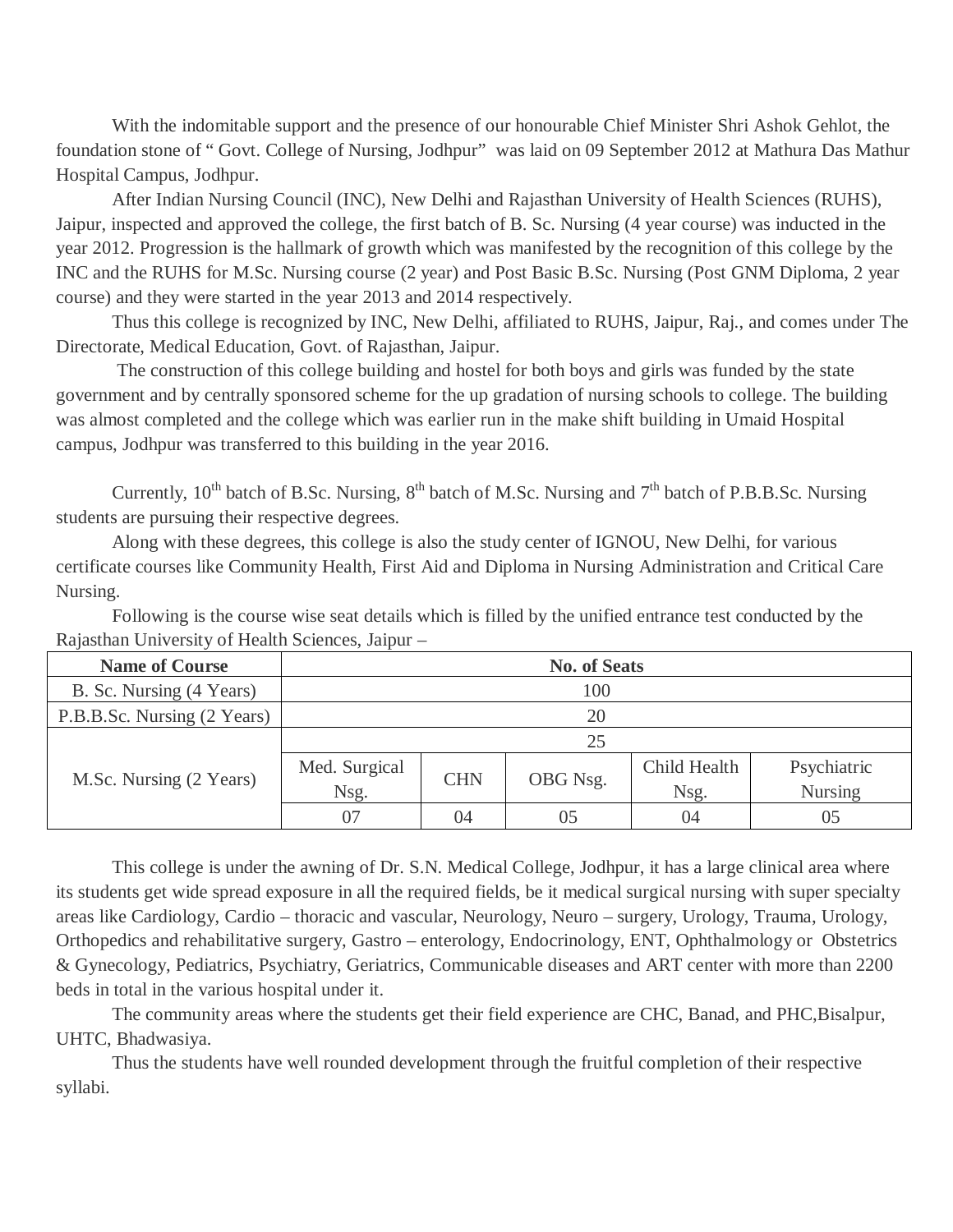| SIGNIFICANT LANDMARKS |                                                                                                  |  |
|-----------------------|--------------------------------------------------------------------------------------------------|--|
| 2012                  | Establishment of Govt. college of nursing with B. Sc. nursing 4 year course under affiliation of |  |
|                       | Rajasthan University of Health Sciences, Jaipur (INC recognized).                                |  |
| 2013                  | M, Sc. Nursing, 2 year post graduate degree course started with 4 clinical specialties.          |  |
| 2014                  | P.B.B. Sc. Nursing, 2 year Course started.                                                       |  |
| 2016                  | Shifted to new building at M D M Hospital campus, Jodhpur                                        |  |
| 2018                  | Indira Gandhi National Open University (IGNOU) designated the College as study Centre Unit.      |  |
| 2021                  | BPCCHN (CHO) 6 month course started Under RUHS                                                   |  |
| 2022                  | Seat Enhancement in B.Sc. Nursing Programme 40 to 100 & in M.Sc. Nursing 20 to 25 (Fresh 5)      |  |
|                       | seats for M.Sc. Nursing Psychiatric Nursing)                                                     |  |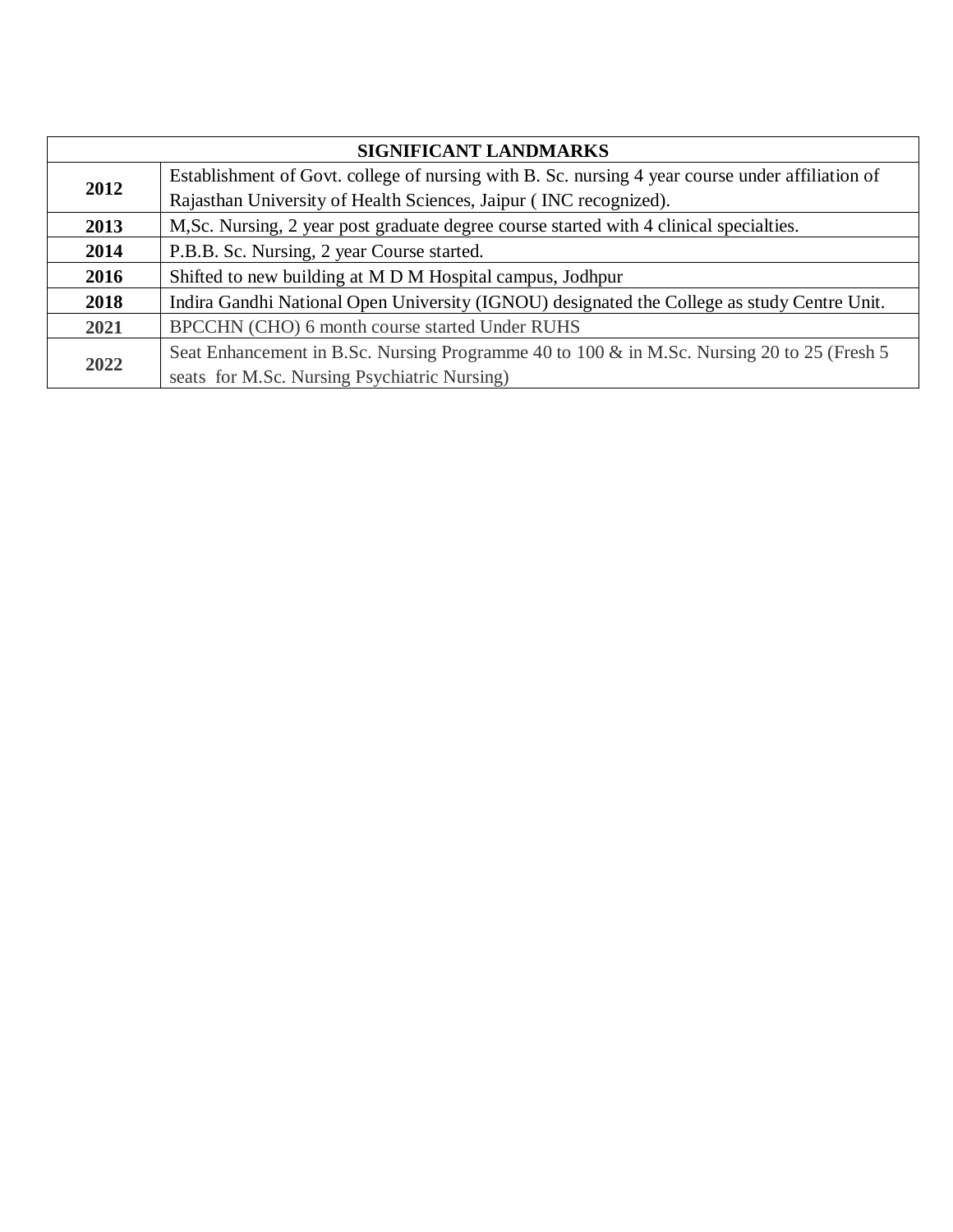# **Govt. College Of Nursing (GCON), Jodhpur Vision, Mission & Objective**

## **Vision**

This College of Nursing strives for outstanding educational outcomes exemplified by graduates and post graduates who will be recognized for excellence, leadership, and compassionate care in any health care field they are recruited to.

The vision of this college is to create positive learning environments that foster and support all round professional growth and development of the nursing students.

## **Mission**

The College of Nursing aspires and inspires students to excel in knowledge related to nursing sciences and have outstanding expertise in application of the knowledge in nursing practice, education and research while being in touch with humanity to become compassionate healers who demonstrate integrity, innovation, caring and excellence in all sorts of environments with positive outcomes.

## **Objectives**

- To offer various baccalaureate and post graduation in nursing to meet the ever changing and diverse health needs of the society in a global context.
- To provide the nursing students with all the required experiences in clinical and community areas for preparing them to be exemplary health care workers at all levels of the health delivery system.
- To prepare nurses with expertise in all the nursing skills, and proficient in ethical and legal aspects of health care.
- To inculcate the ideology of research to develop nursing through scientific learning and evidence based practice so as to widen the scope of nursing.
- Furthering of nursing education by nurturing nurse educators who will be proficient in dynamic development of nursing, research and its application.
- To provide continuing education opportunities to nursing students to develop themselves for better prospects.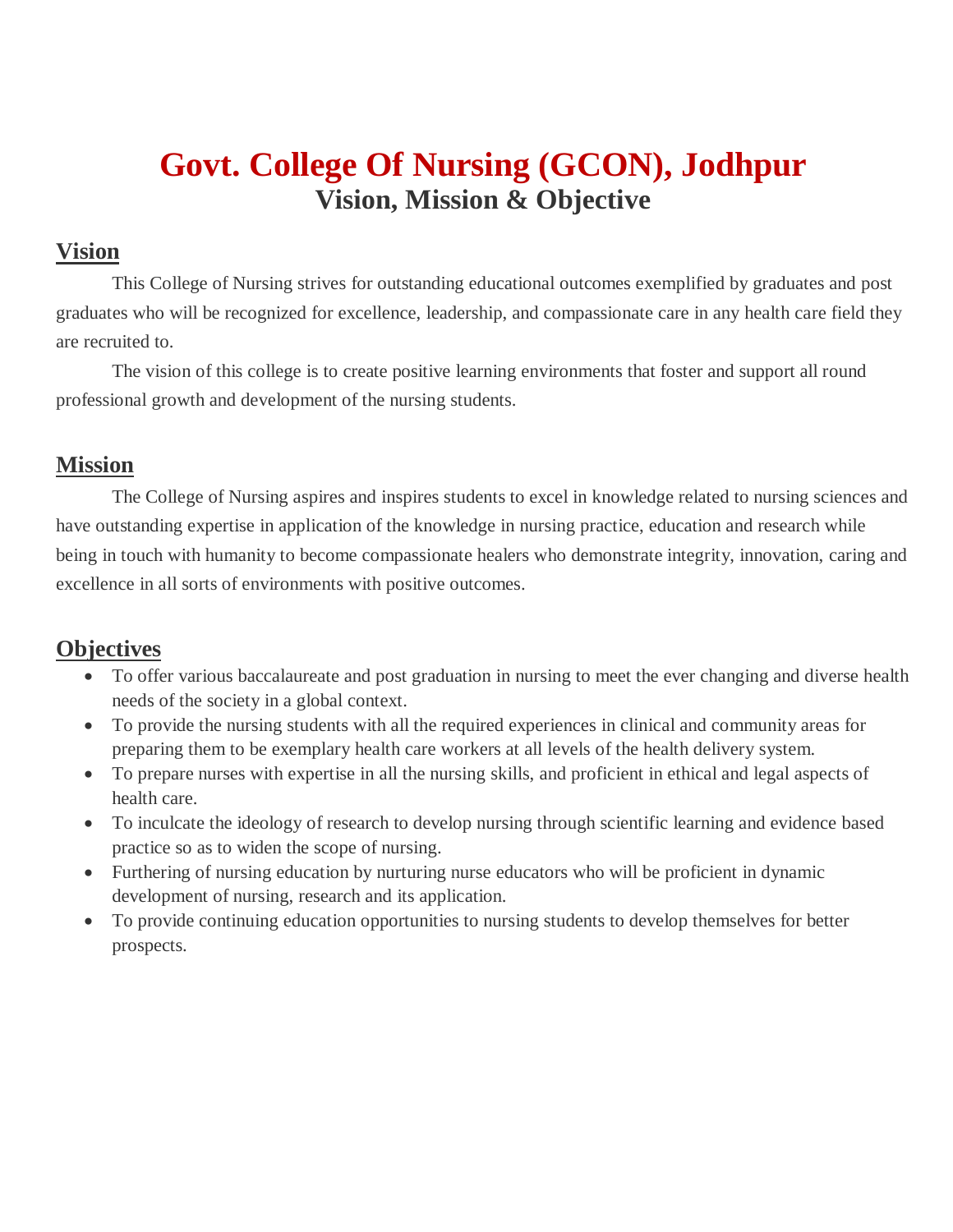# **Govt. College Of Nursing (GCON), Jodhpur Principal Profile**

| Principal           | <b>Mr. Mukesh Tetarwal</b>                                                         |  |
|---------------------|------------------------------------------------------------------------------------|--|
| Designation         | Principal                                                                          |  |
| Address             | Govt. College of Nursing, M D M Hospital Campus,<br>Shastri Nagar, Jodhpur, 342003 |  |
| Office              | 0291-2646001                                                                       |  |
| Mobile              | 9983777800                                                                         |  |
| Date of Birth & Age | 05 May (39 Yrs)                                                                    |  |

| <b>Present Designation:</b>                     |                                      |         | Principal                                         |  |  |
|-------------------------------------------------|--------------------------------------|---------|---------------------------------------------------|--|--|
| College :                                       |                                      |         | Govt. College of Nursing, Jodhpur -342003         |  |  |
| Department :                                    |                                      |         | <b>Medical Surgical Nursing</b>                   |  |  |
| City:                                           |                                      | Jodhpur |                                                   |  |  |
|                                                 | Nature of appointment :<br>Permanent |         |                                                   |  |  |
| E-mail address :                                |                                      |         | gconjodhpur@gmail.com<br>zindadilmukesh@gmail.com |  |  |
| <b>Qualification</b>                            | <b>University</b>                    | Year    | <b>Name of the State Nursing Council</b>          |  |  |
| <b>B.Sc.</b> Nursing                            | RGUHS, Banglore                      | 2005    | Rajasthan Nursing Council Jaipur                  |  |  |
| M.Sc. Nursing<br>RGUHS, Banglore<br>(Med. Surg) |                                      | 2009    | Rajasthan Nursing Council Jaipur                  |  |  |

#### **Various Position Held**

- Chairman, Board of study, Rajasthan University of Health Sciences, Jaipur
- Member , Faculty of Nursing, Rajasthan University of Health Sciences, Jaipur
- Convener, B.Sc. Nursing Entrance 2020, Rajasthan University of Health Sciences, Jaipur

#### **Member of Associations**

Life Member of The Trained Nurses Association of India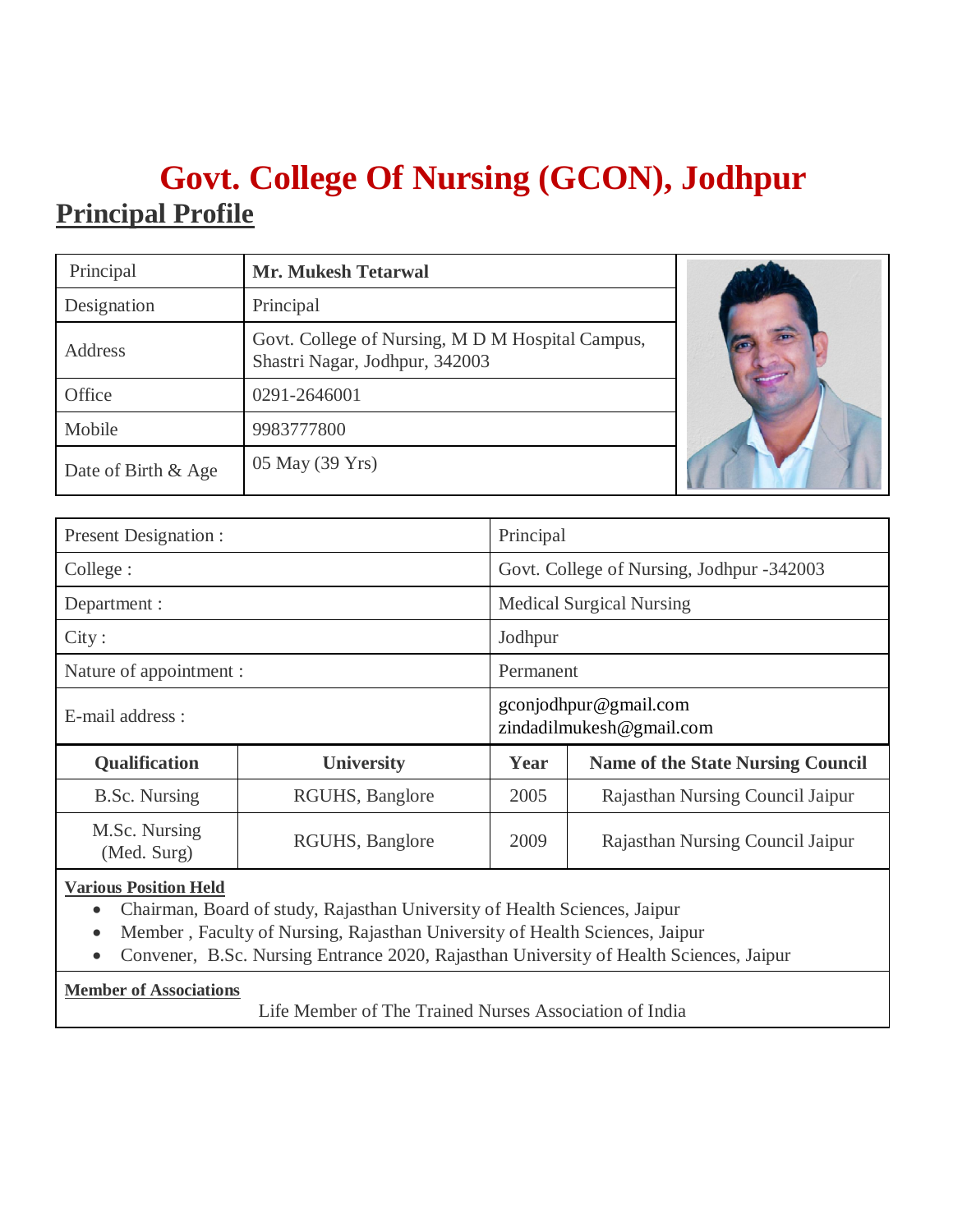# **Govt. College Of Nursing (GCON), Jodhpur Hostel**

# **Hostel Facility**

## **General Information**

The College has Girl's and Boy's hostel. The Hostel is located in the college campus. It is within easy reach to all the hospitals. There are rooms in the hostel and different categories of the room like double seater. Many UG & PG Girls & Boys resides in this hostel. The Hostel is well ventilated and equipped with furniture and necessary inventories.

## **Infrastructure Details:**

|    | Chief Warden          | Mr. Surendra Choudhary |
|----|-----------------------|------------------------|
| 2. | Warden - Girl's       | Ms. Pamela Gehlot      |
| 3. | Warden - Boy's        | Mr. Manohar Singh      |
| 4. | <b>Mess</b>           | Available              |
|    | Class Fourth          |                        |
| 6. | <b>Security Guard</b> |                        |

## **Facilities:**

| 1.  | Warden Room                           |
|-----|---------------------------------------|
| 2.  | <b>Visitor Room</b>                   |
| 3.  | <b>Store Room</b>                     |
| 4.  | Common Room                           |
| 5.  | Total Rooms in Hostel (70)            |
| 6.  | <b>Guest Rooms</b>                    |
| 7.  | <b>Toilet Blocks</b>                  |
| 8.  | Meeting/waiting hall                  |
| 9.  | <b>Mess</b>                           |
| 10. | Water Cooler with RO & Water Purifier |
| 11. | <b>Badminton Court</b>                |
| 12. | <b>Security Guard Room</b>            |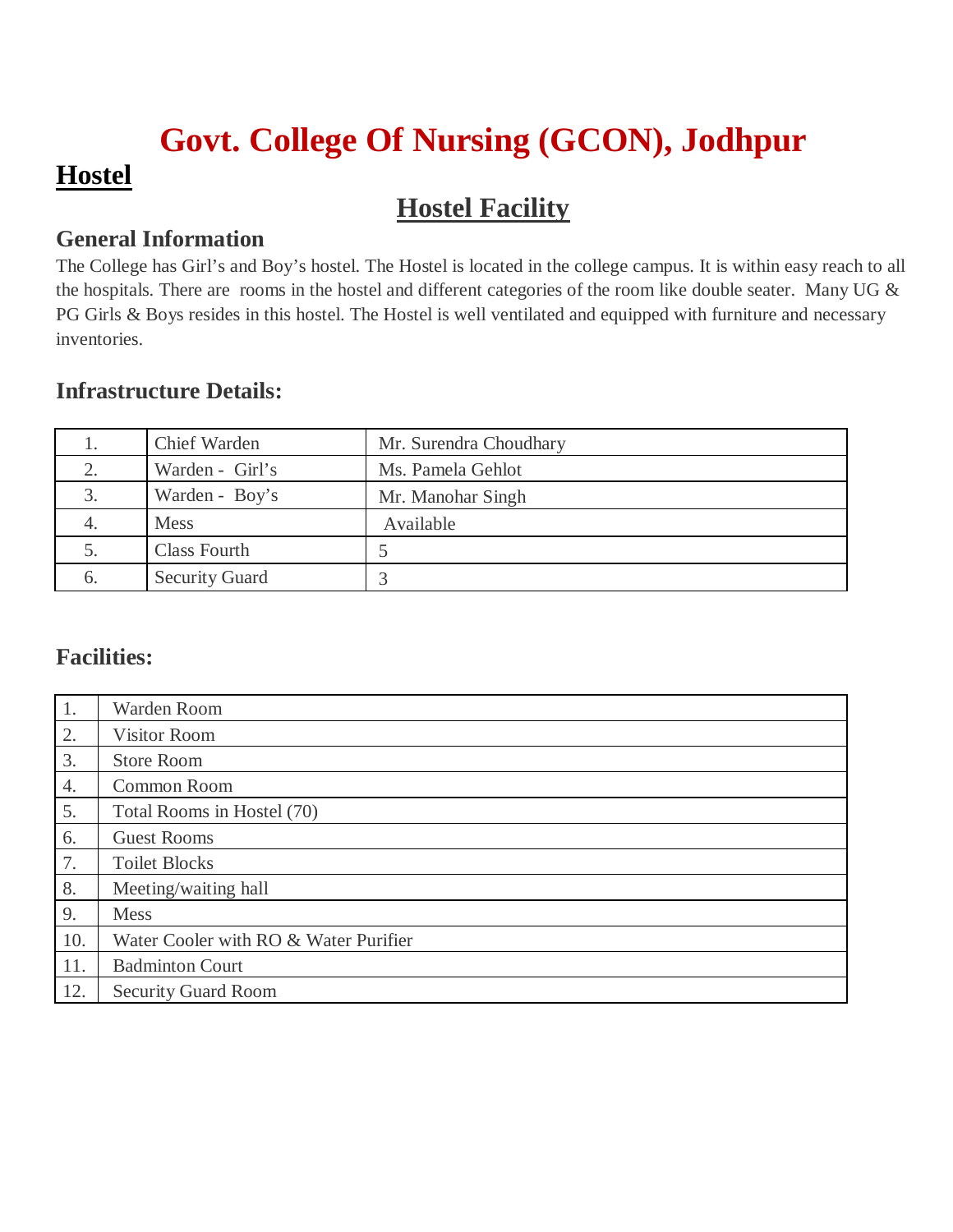# **Govt. College Of Nursing (GCON), Jodhpur Library**



## **General Information:**

The Library was established at beginning of this college in 2012. The Library is situated at first floor of the college building. The Library is enriched with more than 1660 books from eminent authors along with national, international journals and magazines.

### Library Working Hours

| <b>Days</b>                            | <b>Summer</b> | <b>Winter</b>       |
|----------------------------------------|---------------|---------------------|
| Monday To Saturday 08.00 A.M. to 03.00 |               | 08.00 A.M. to 03.00 |
|                                        | P.M           | P.M                 |

**Close during Sunday & Gazette Holidays.**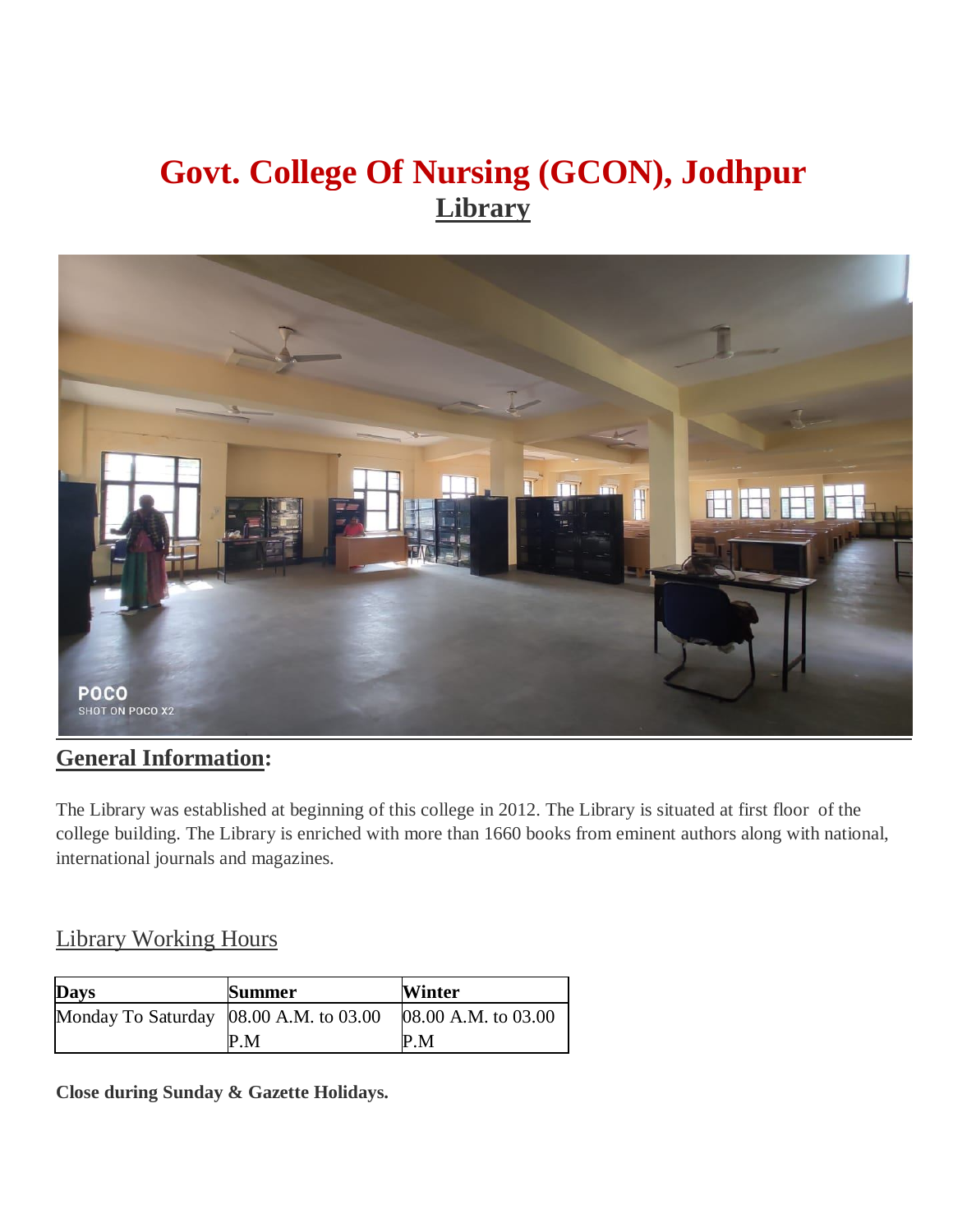### Important Section

 **Book Section:** This section contains about 1600 books on various nursing disciplines. The books are classified subject wise. Every book is cataloged according to the surname of its author, and also the Title.

#### Book Sections are-

- Old book section (up to 1995)
- Textbook section
- New Arrivals
- Rare Books
- Question Paper Bank

#### **Circulation Section:**

Regular Books Issued per Day average **20-25**

### **News Papers & Magazine Section:**

3 Newspapers are regularly subscribed-

| English |  |
|---------|--|
| TT111   |  |

 $\bullet$  Hindi : 2

## **Library Membership:**

College Faculty and current students have membership of the library. Registers are maintained for all the faculty and students for the issue of books and further library transactions like Book issue and return service. Reading Room available for the students and the faculty during college working hours. Proposal for E- Library under process.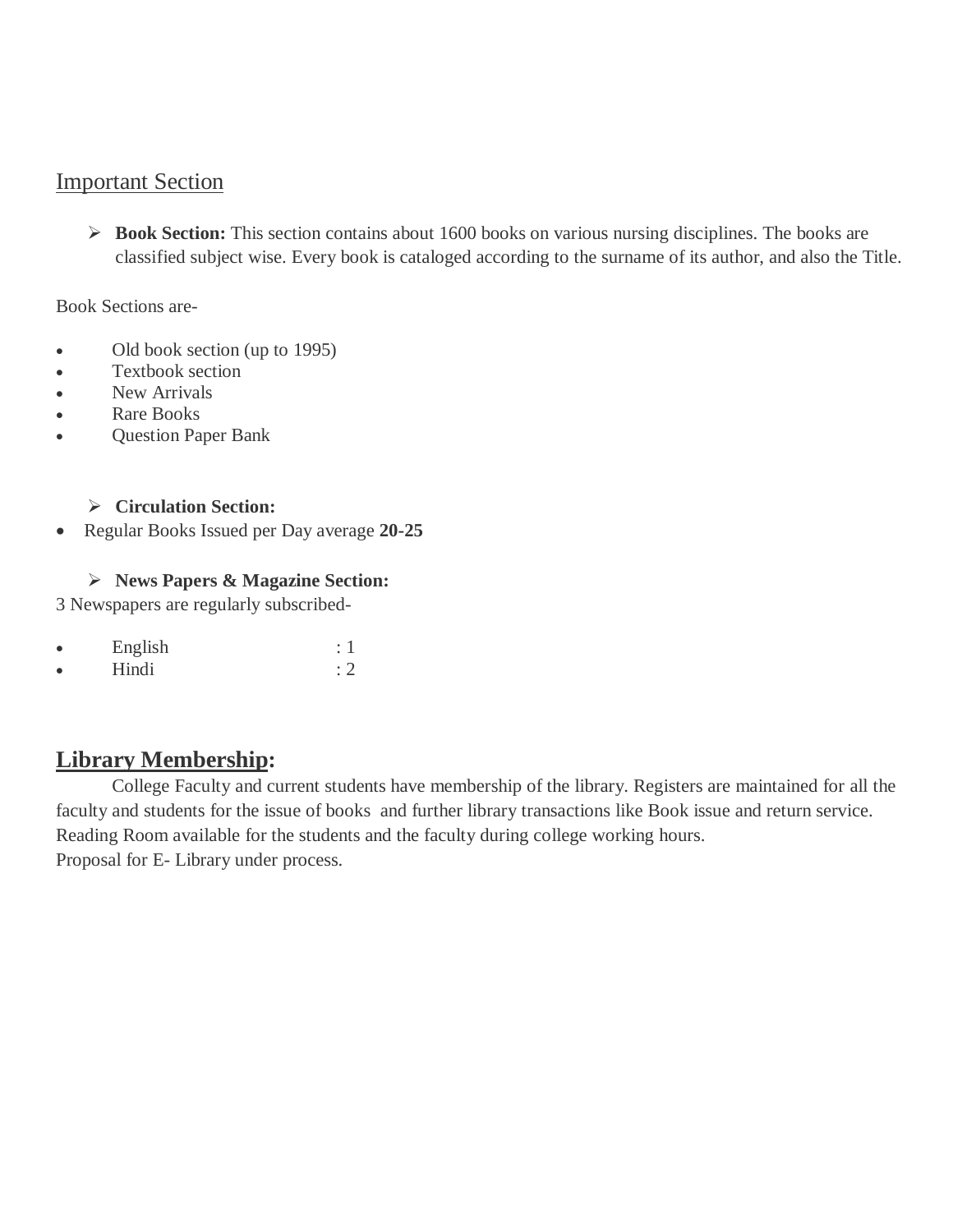# **Govt. College Of Nursing (GCON), Jodhpur**

## **Overview of Courses**

### **B.Sc. Nursing**

#### **Duration of Course: Four Years Inclusive of Internship**

The purpose of the Course is to assist students to become a graduate professional nurse committed to the promotion of health, prevention of disease, and care during illness and rehabilitation of the clients. The curriculum has been planned to provide the breadth of knowledge to enable the graduate to function effectively in varied nursing healthcare settings at individual, family and community levels in urban as well as rural areas.

#### **Subjects covered:**

Anatomy, Physiology, Microbiology, Nursing foundation, Nutrition &Biochemistry, Psychology, General English, General Hindi, Computer, Sociology, Medical-Surgical Nursing -I, Pharmacology, Pathology, Genetics, Community Health Nursing -I, Communication Educational Technology, Medical-Surgical Nursing -II, Child Health Nursing, Psychiatry Mental Health Nursing, Midwifery & Obstetrical Nursing, Community Health Nursing -II, Research And Statistics, Management Of Nursing Services And Education, Research Project.

Students have practical experience both in hospital and community settings. University examinations are held in every academic year. However, the internal assessment is done continuously throughout the academic session by conducting term tests, seminars, assignments, projects, other reports etc

#### **Attendance Requirements:**

80% in theory and practical for appearing in the examination. However 100% practical requirements must be completed before the award of degree as per Indian Nursing Council/and Rajasthan University of Health Sciences.

#### **Total Number of Seats = 100**

**Note:** Medium of Instruction is English. Students are expected to have proficiency in the English Language (Verbal as well as written).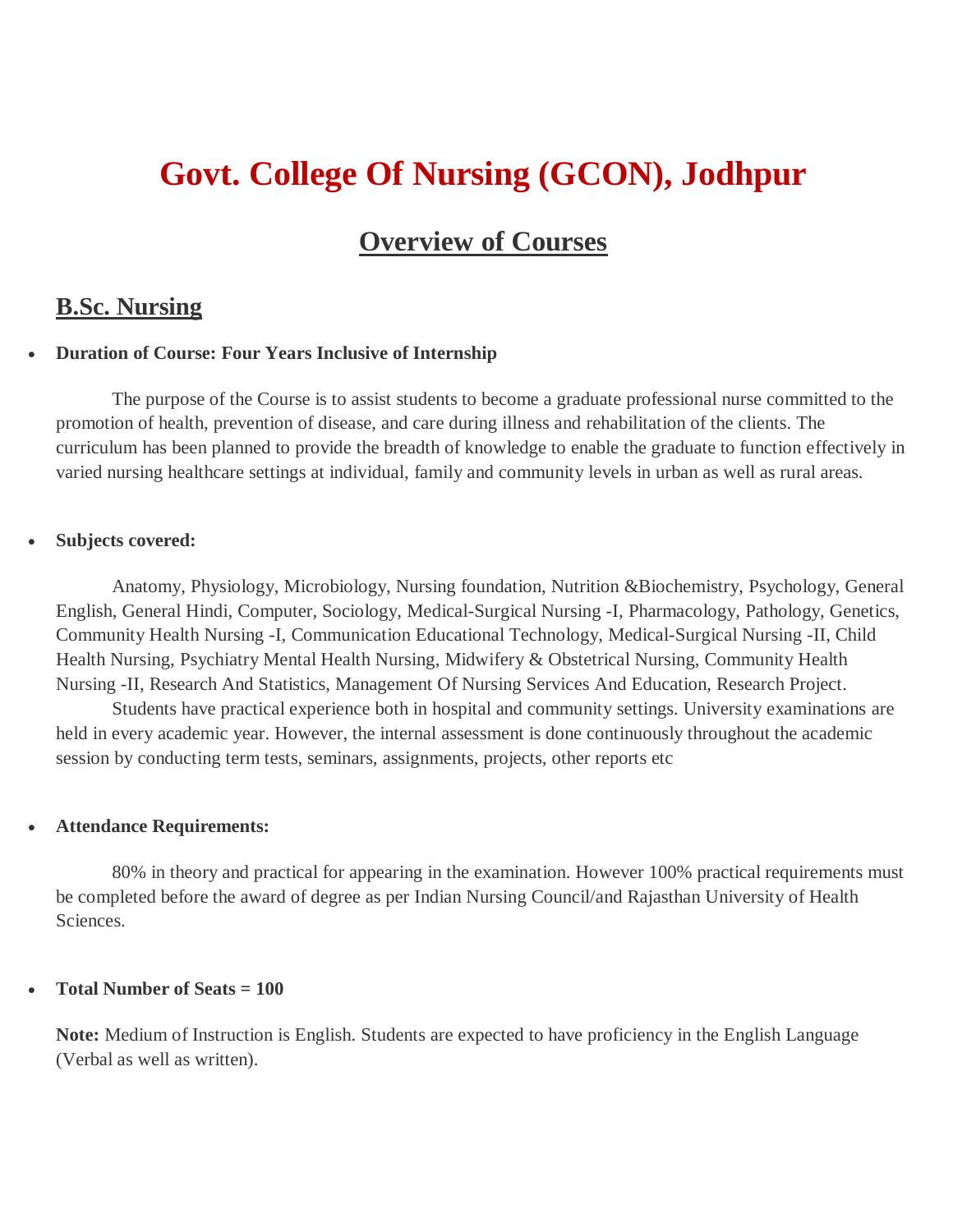## **Post basic B.Sc. Nursing:**

#### **Duration of Course: Two Years**

#### **Areas of study Include:**

Nursing Foundation, Nutrition And Dietetics, Biochemistry & Biophysics, Microbiology, Psychology, Maternal Health Nursing, Pediatric, Medical-Surgical Nursing, English, Sociology, Community Health Nursing, Mental Health Nursing, Introduction To Nursing Education, Introduction To Nursing Administration, Introduction To Nursing Research And Statistics, Research Project.

Students have practical experience both in hospital and community settings. University examinations are held in every academic year. However, the internal assessment is done continuously throughout the academic session by conducting term tests, seminars, assignments, projects, other reports etc.

#### **Attendance Requirements:**

80% in theory and practical for appearing in the examination. However 100% practical requirements must be completed before the award of degree as per Indian Nursing Council/and Rajasthan University of Health Sciences.

#### **Total Number of Seats Available: 20**

**Note:** Medium of Instruction is English. Students are expected to have proficiency in the English Language (Verbal as well as written).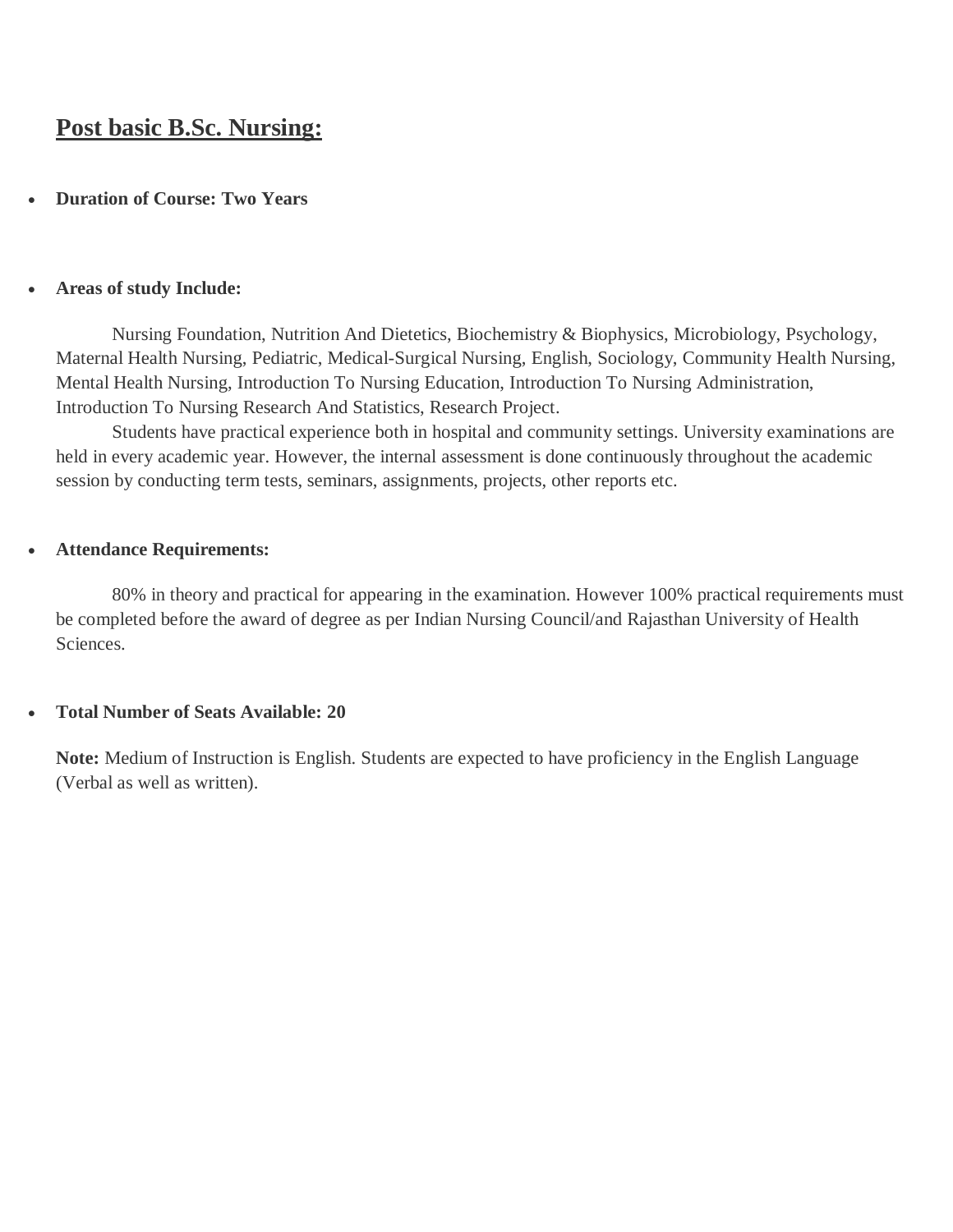## **M.Sc. Nursing**

#### **Duration of Course: Two Years**

#### **Areas of study Include:**

Nursing Education Advance Nursing Practice, Clinical Specialty, Nursing Research And Statistics, Nursing Management.

Students have practical experience both in hospital and community settings. University examinations are held in every academic year. However, the internal assessment is done continuously throughout the academic session by conducting term tests, seminars, assignments, projects, other reports etc.

### **Attendance Requirements:**

80% in theory and practical for appearing in the examination. However 100% practical requirements must be completed before the award of degree as per Indian Nursing Council/and Rajasthan University of Health Sciences.

### **Total Number of Seats Available: 25**

### **Specialties:**

This course offered by the college in 5 clinical specialties i.e. Medical-Surgical Nursing, Obstetrical &Gynecological Nursing, Community Health Nursing ,Child Health Nursing and Psychiatric Nursing. **Note:** Medium of Instruction is English. Students are expected to have proficiency in the English Language (Verbal as well as written).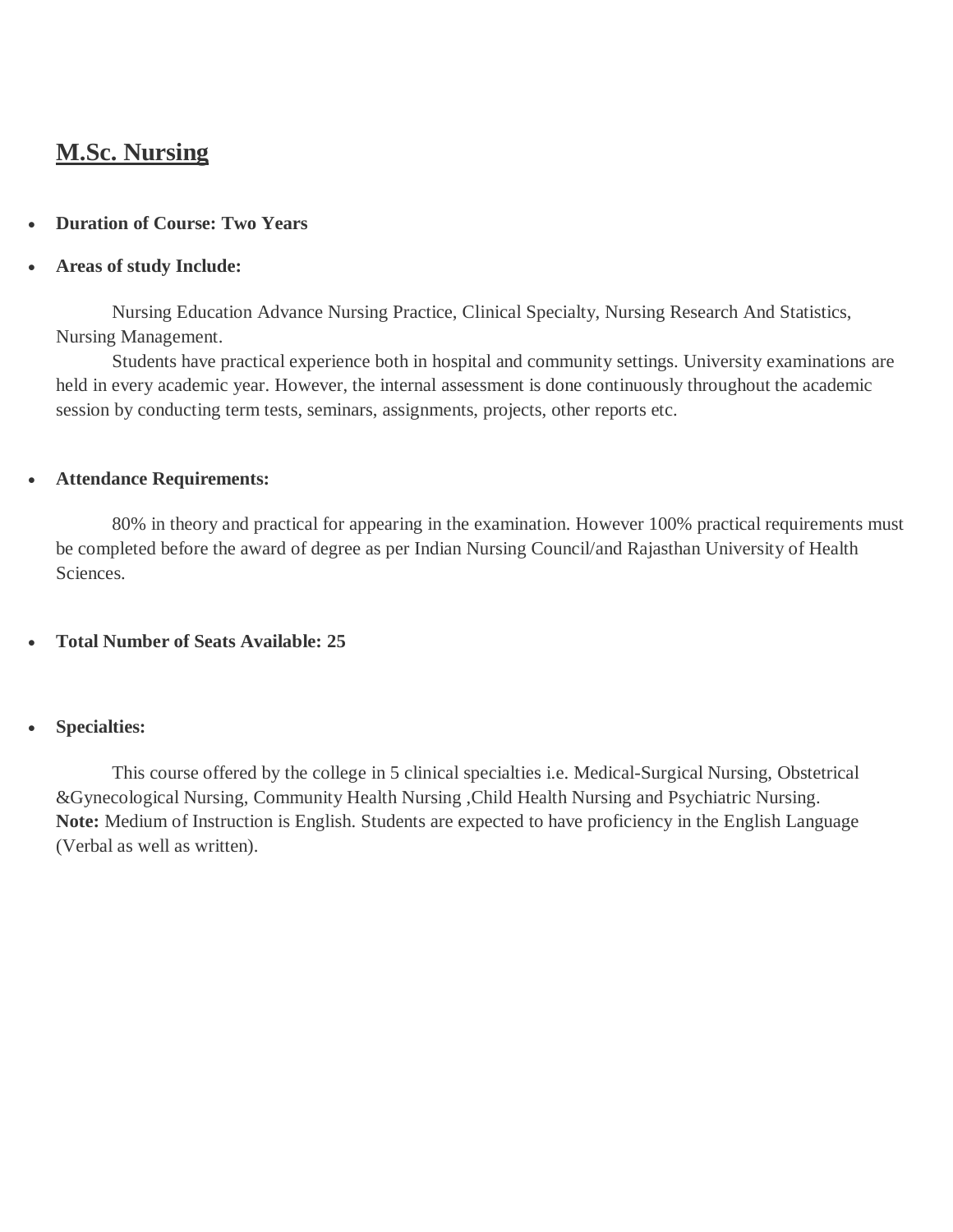# **Govt. College Of Nursing (GCON), Jodhpur**

## **Admission Process**

### **B.Sc. Nursing**

#### **Eligibility Criteria for admission**

A Candidate seeking admission to B.Sc. Nursing course must have passed Senior Secondary School Certificate Examination including English, Physics, Chemistry, and Biology and the student has passed in each subject separately.

#### **Minimum age requirement is 17 years.**

#### **The Basis of Selection**

Selection of the candidates for admission to B. Sc. Nursing Course on the basis of merit obtained in the entrance examination conducted by Rajasthan University of Health Sciences, Jaipur. All candidates, irrespective of the reserved or non-reserved category, have to appear for the entrance exam.

### **Post basic B.Sc. Nursing:**

#### **Eligibility Criteria for admission**

A candidate seeking admission to Post Basic B.Sc. Nursing Course must have passed GNM Course from the recognized State nursing council and should be a registered nurse and must have RN/RM Number.

#### **The Basis of selection:**

Selection of the candidates for admission to Post Basic B. Sc. Nursing Course on the basis of merit obtained in the entrance examination conducted by Rajasthan University of Health Sciences, Jaipur. All candidates, irrespective of the reserved or non-reserved category, have to appear for the entrance exam.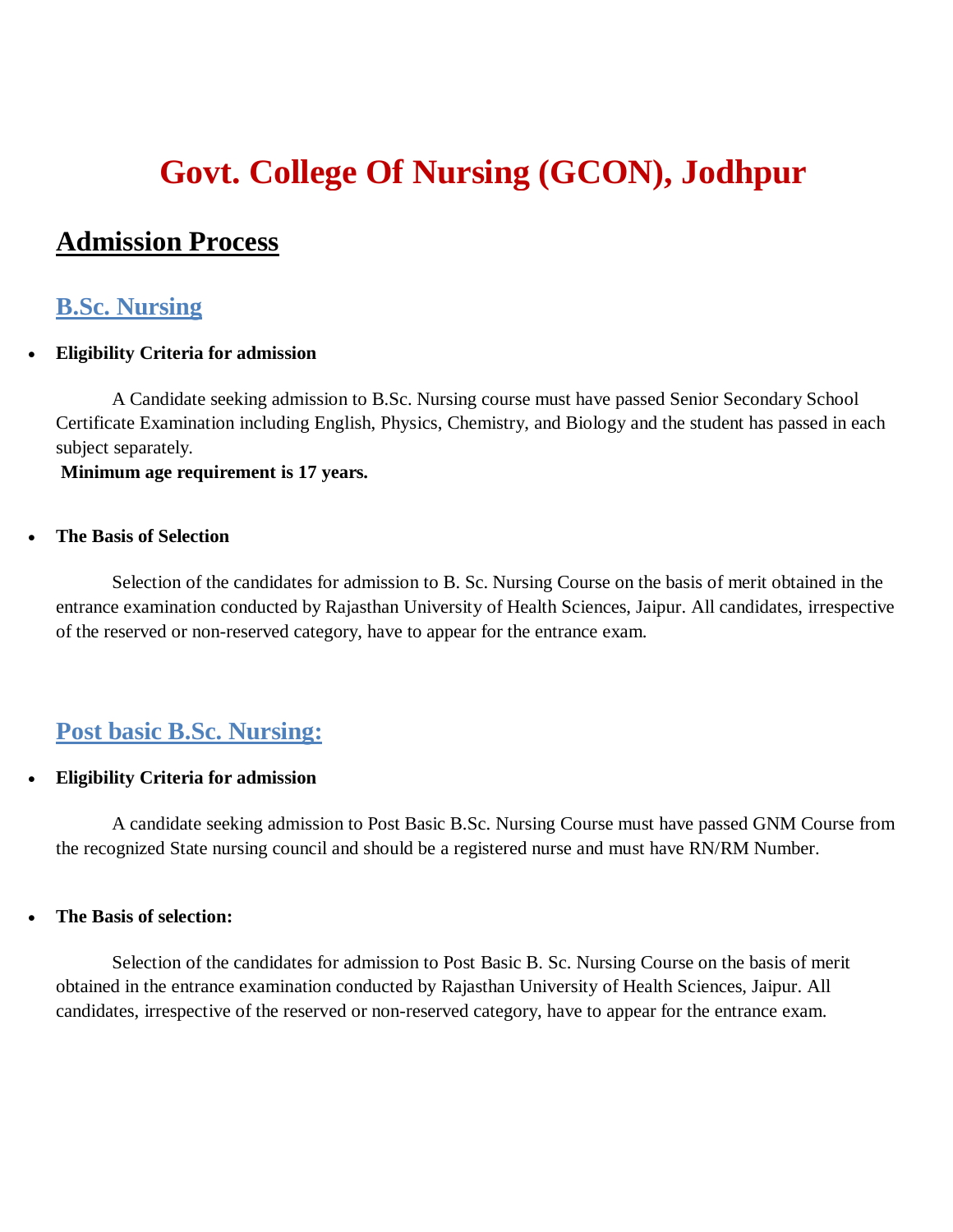## **M.Sc. Nursing:**

#### **Eligibility Criteria for admission**

A candidate seeking admission to Master of Nursing Course must have passed B.Sc. Nursing / Post Basic B. Sc. Nursing from the recognized university and should have at least one year experience in nursing field either in an approved hospital or educational institution.

#### **The Basis of selection:**

Selection of the candidates for admission to M. Sc. Nursing Course on the basis of merit obtained in the entrance examination conducted by Rajasthan University of Health Sciences, Jaipur. All candidates, irrespective of the reserved or non-reserved category, have to appear for the entrance exam.

# **Fee Structure**

 $\mathbf{I}$ 

**This college is run on the "Self Finance Scheme" basis and the fee for the various courses as per Rajasthan government is as follows –**

| B.Sc. $N$ (4 years)   | Rs. $50,000/$ - per annum for<br><b>GEN &amp; OBC Boys</b>   | Rs. $20,000/$ - per annum for<br>All girls and SC & ST Boys | <b>Non Refundable</b>     |
|-----------------------|--------------------------------------------------------------|-------------------------------------------------------------|---------------------------|
| P.B.B.Sc. N (2 Years) | Rs. $50,000/$ - per annum for                                | Rs. $20,000/$ - per annum for                               | caution money of          |
|                       | <b>GEN &amp; OBC Boys</b>                                    | All girls and SC & ST Boys                                  | <b>Rs. 1000/- charged</b> |
| M.Sc. N Pre.          | Rs. $90,000/$ - per annum for                                | Rs. $36,000/$ - per annum for                               | each student at the       |
|                       | <b>GEN &amp; OBC Boys</b>                                    | All girls and SC & ST Boys                                  | time of admission         |
| M.Sc. N Final         | Rs. $1,10,000/$ - per annum for<br><b>GEN &amp; OBC Boys</b> | Rs. $44,000/$ - per annum for<br>All girls and SC & ST Boys |                           |

DD in favor of **"Principal and Controller Dr. S.N. Medical College Jodhpur"**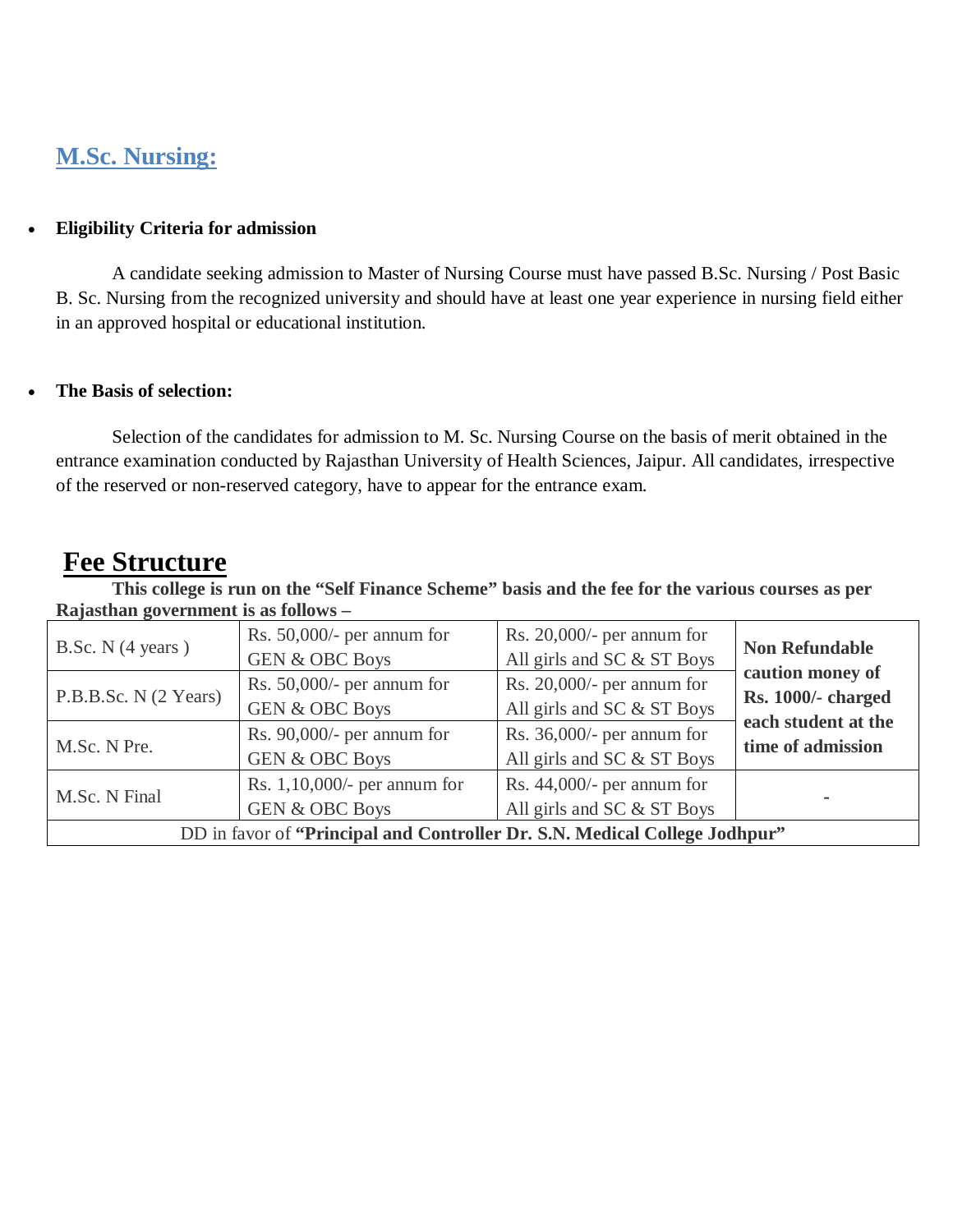# **Govt. College Of Nursing (GCON), Jodhpur**

# **Details of Teaching Faculty**

Highly experienced and well-qualified nursing faculty working in Institution. This faculty includes Principal, Lecturers , Asst. Lecturer and Nursing Tutors. In addition to these, experts for different subjects are appointed as guest lecturer for nursing students on clock basis.

| S. N. | <b>DEPARTMENT</b>                   | <b>PG</b> Faculty | <b>UG Faculty</b> |
|-------|-------------------------------------|-------------------|-------------------|
|       | <b>Medical Surgical Nursing</b>     | 09                |                   |
|       | Obstetrics & Gynaecological Nursing | 05                |                   |
| 2     | <b>Community Health Nursing</b>     | 04                |                   |
|       | <b>Child Health Nursing</b>         | 04                |                   |
|       | <b>Mental Health Nursing</b>        | O I               |                   |
|       | <b>TOTAL</b>                        | 23                |                   |

## **Teaching Faculty**

| <b>S. No.</b> | <b>Name of Faculty</b> | Qualification                           | Photograph |
|---------------|------------------------|-----------------------------------------|------------|
| 1.            | Mr. Mukesh Tetarwal    | M.Sc. Nursing<br>(MSN)                  |            |
| 2.            | Mr. Murli Dhar Sharma  | M.Sc. Nursing<br>(MSN)                  |            |
| 3.            | Mrs. Seena P Nair      | M.Sc. Nursing<br>(Child Health Nursing) |            |
| 4.            | Mrs. Majita            | M.Sc. Nursing<br>(Child Health Nursing) |            |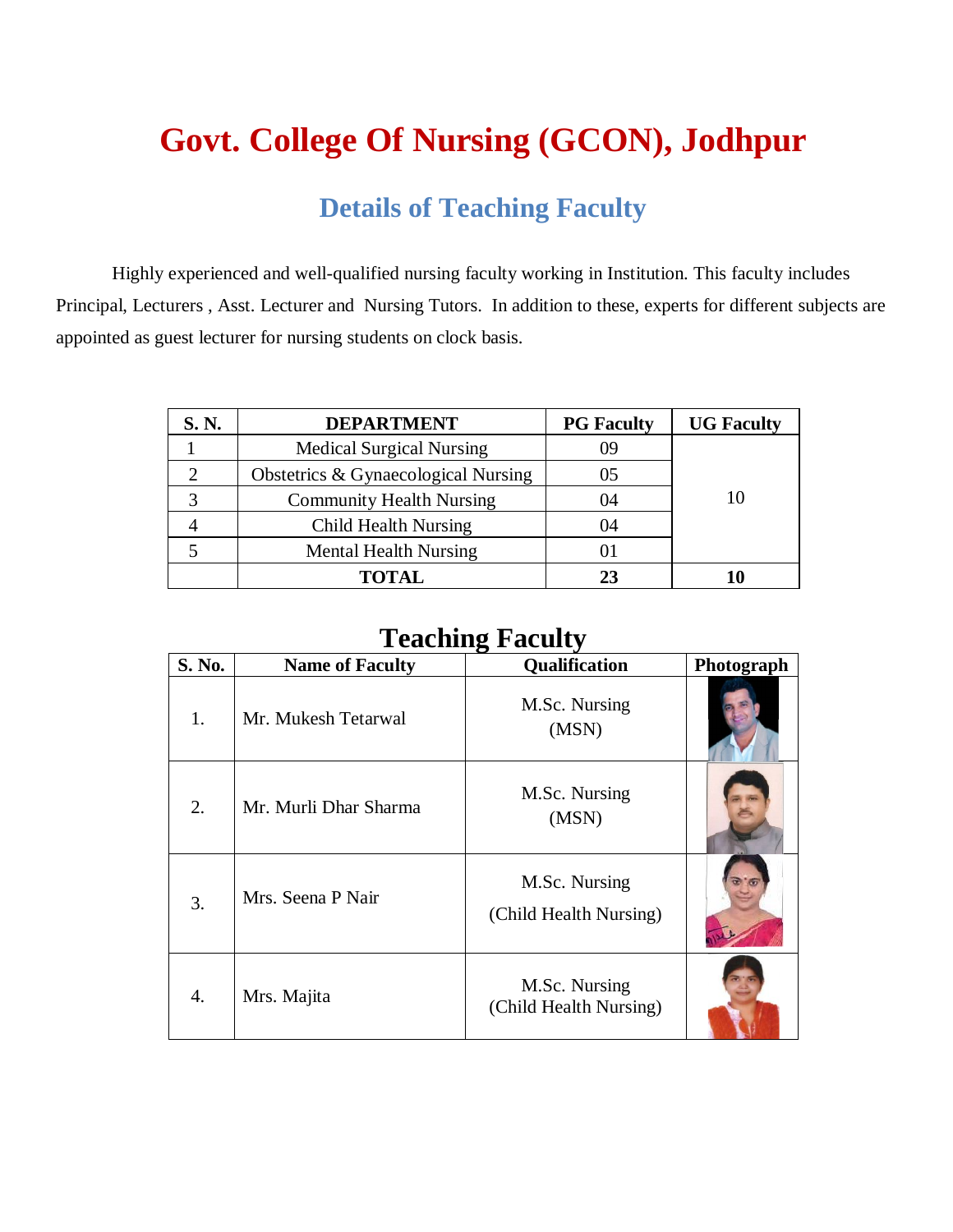| 5.  | Mrs. Annamma Sumon                  | M.Sc. Nursing<br>(OBG Nursing)          |  |
|-----|-------------------------------------|-----------------------------------------|--|
| 6.  | Mrs. Sumi Mathew                    | M.Sc. Nursing<br>(OBG Nursing)          |  |
| 7.  | Mrs. Jyoti Bala Jangid              | M.Sc. Nursing<br>(OBG Nursing)          |  |
| 8.  | Mrs. Leena Singh                    | M.Sc. Nursing<br>(Child Health Nursing) |  |
| 9.  | Mr. Narendra Pal Singh<br>Choudhary | M.Sc. Nursing<br>(CHN)                  |  |
| 10. | Mrs. Mamta Parihar                  | M.Sc. Nursing<br>(MSN)                  |  |
| 11. | Mrs. Pamela Gehlot                  | M.Sc. Nursing<br>(MHN)                  |  |
| 12. | Mr. Surendra Choudhary              | M.Sc. Nursing<br>(CHN)                  |  |
| 13. | Mr. Vivek Kumar                     | M.Sc. Nursing<br>(OBG Nursing)          |  |
| 14. | Mrs. Anju Suthar                    | M.Sc. Nursing<br>(MSN)                  |  |
| 15. | Mrs. Kamakshi                       | M.Sc. Nursing<br>(OBG Nursing)          |  |
| 16. | Mrs. Jyoti Poonawat                 | M.Sc. Nursing<br>(MSN)                  |  |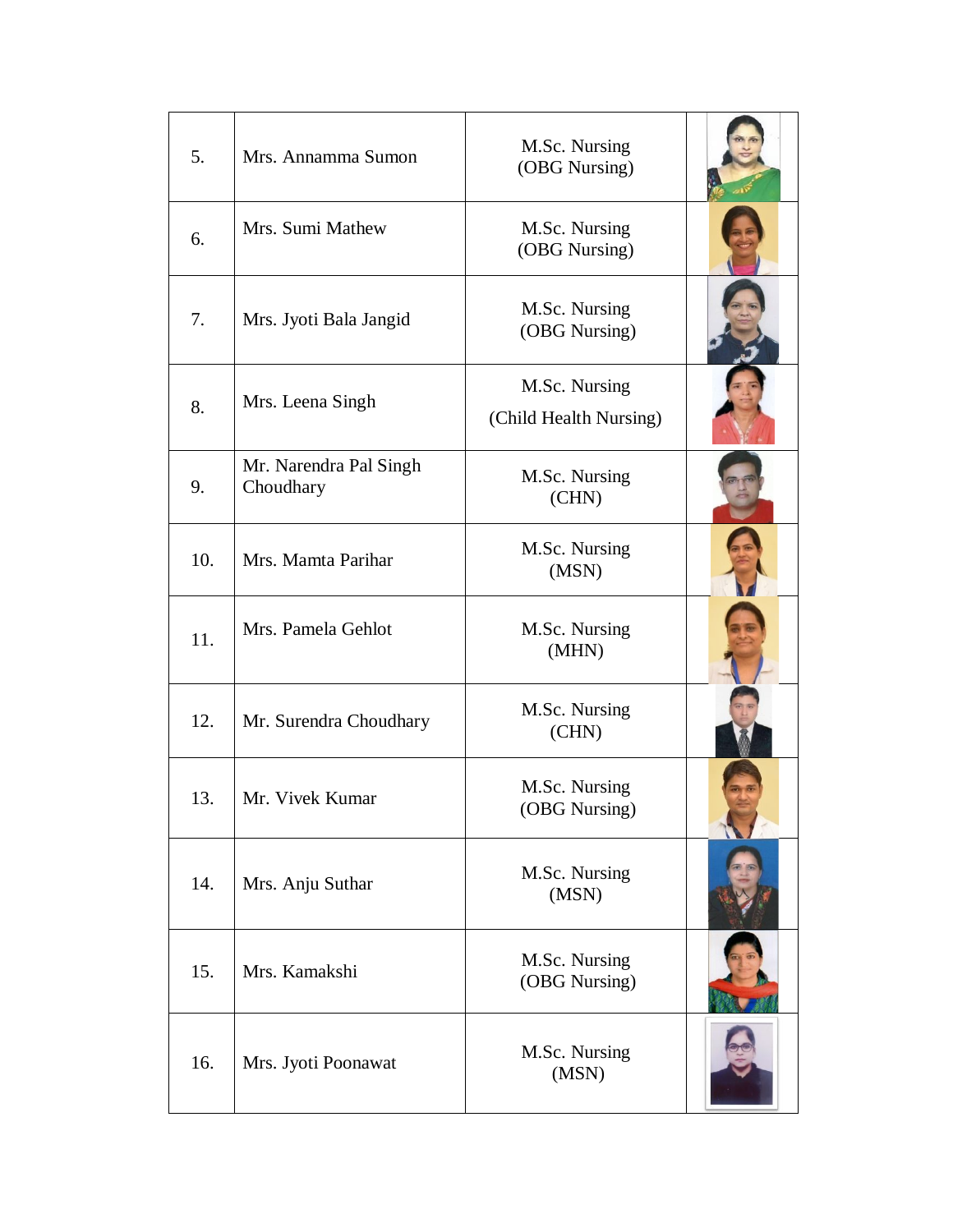| 17. | Mrs. Rajbala            | M.Sc. Nursing<br>(CHN)                  |  |
|-----|-------------------------|-----------------------------------------|--|
| 18. | Mrs. Nisha Kumari       | M.Sc. Nursing<br>(MSN)                  |  |
| 19. | Mrs. Bheekhi Choudhary  | M.Sc. Nursing<br>(MSN)                  |  |
| 20. | Mrs. Pratibha Choudhary | M.Sc. Nursing<br>(CHN)                  |  |
| 21. | Ms. Shagufta            | M.Sc. Nursing<br>(MSN)                  |  |
| 22. | Mrs. Monika             | M.Sc. Nursing<br>(Child Health Nursing) |  |
| 23. | Mrs Sonia Lobo          | M.Sc. Nursing<br>(MSN)                  |  |
| 24. | Mrs. Philomina Baptist  | <b>B.Sc. Nursing</b>                    |  |
| 25. | Mr. Pratap Ram Singaria | P.B. B.Sc.Nursing                       |  |
| 26. | Mrs. Manju Sharma       | P.B. B.Sc.Nursing                       |  |
| 27. | Mr. Manohar Seervi      | P.B. B.Sc.Nursing                       |  |
| 28. | Mrs. Hembala Choudhary  | P.B. B.Sc.Nursing                       |  |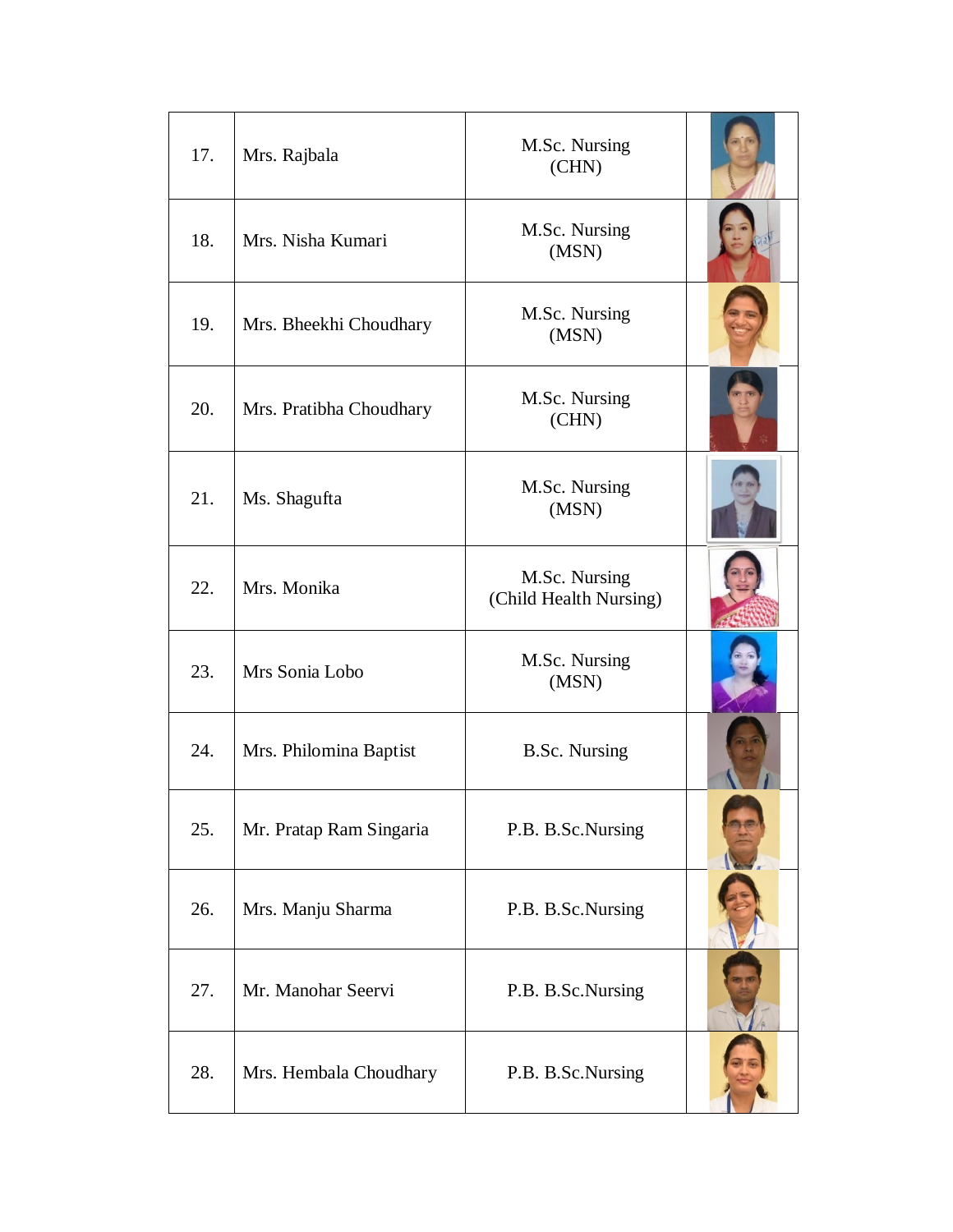| 29. | Mr. Gopi Krishna       | P.B. B.Sc.Nursing   |  |
|-----|------------------------|---------------------|--|
| 30. | Mrs. Tabssum Khan      | <b>B.Sc.Nursing</b> |  |
| 31. | Mrs. Madhuri Choudhary | <b>B.Sc.Nursing</b> |  |
| 32. | Mrs. Anita Sankhla     | P.B. B.Sc.Nursing   |  |
| 33. | Mrs. Shabana Bano      | P.B. B.Sc.Nursing   |  |